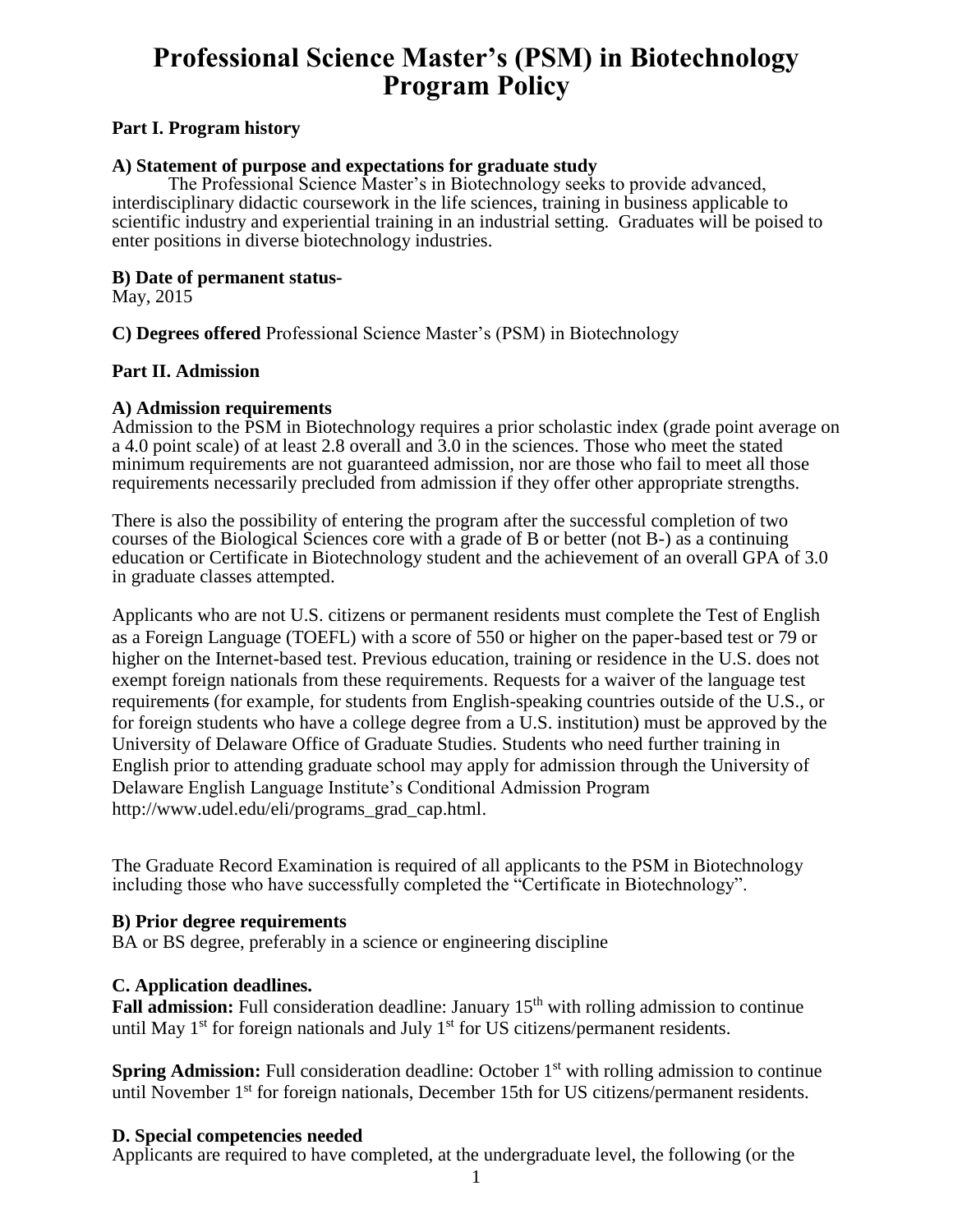equivalent): two years of biological sciences; one year of mathematics, preferably to include calculus and/or statistics; one year of college physics; one year of general chemistry; and one course in organic chemistry.

#### **E. Admission categories.**

Provisional admission may be offered with the stipulation that any deficiency in undergraduate training be made up (without graduate credit).

Students with TOEFL scores below the minimum required for admission may be considered for conditional admission if they enter the University of Delaware English Language Institute's academic English program.

#### **F. Other documents required**

Applications must also include three letters of recommendation from persons able to judge the applicant's ability to pursue graduate study, a resume or CV outlining work and/or academic experience in the field of biotechnology as well as an application essay consisting of the answers to the following questions:

- 1. What scientific research/employment experience have you had? Please be specific about the field of work and job responsibilities
- 2. What are your long-term professional objectives?
- 3. What specific attributes of our Department and the PSM in Biotechnology make you feel that this degree is appropriate to help you achieve your professional objectives?

#### . **G. University statement:**

Admission to the PSM in Biotechnology program is competitive. Those who meet stated requirements are not guaranteed admission, nor are those who fail to meet all of those requirements necessarily precluded from admission if they offer other appropriate strengths.

# **Part III. Academic**

# **A. Degree Requirements**

# **1. List course requirements**

The PSM in Biotechnology requires 42 credits of graduate level course work consisting of: 1) 12 credits of graduate level course work in the biological sciences comprised of at least one course in each of three of the five following areas: Molecular Biology, Genetics, Cell Biology, Physiology and Microbiology (see list below)

2) 9 credits of graduate level courses in fields related to biotechnology including bioinformatics, engineering, chemistry, agriculture, food safety, health sciences and statistics (see approved list below). One class must be from the category "statistics" unless the student has prior coursework in statistics. This determination is made by the program director.

3) 15 credits of business/management courses, one from each of the following five categories: ethics; intellectual property/legal regulatory affairs; introductory accounting; leadership and organizations; and project management/decision making (see below).

4) 6 credits of BISC 872, internship. The experiential portion of this class will in most cases be completed during a 7 month long, full time internship (or equivalent) at a biotechnology company and be supervised jointly by a representative of the host company and a University of Delaware faculty member. The student is required to identify and begin an internship prior to the end of the second semester. If the student has not satisfied the internship requirement by the end of the third semester, he or she will be required to pursue a full-time internship in the fourth semester.

Students pursuing the PSM degree who have significant prior bench experience will be encouraged to focus their capstone on improving a company's business/management plan or moving a newly developed product to market. Such projects could include; an analysis of how to bring a product to market, how to improve team interactions between company groups or how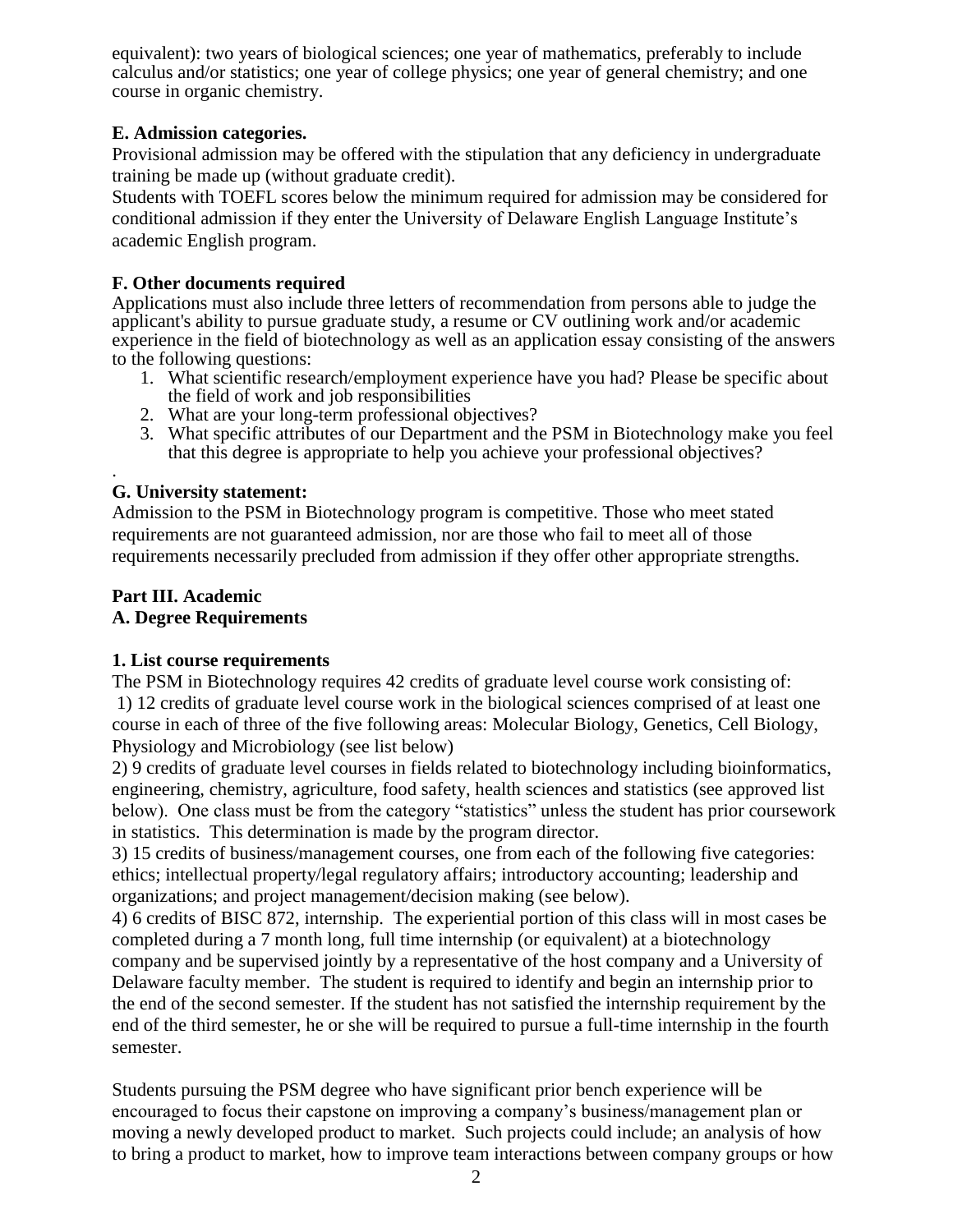to scale up a research project to commercial scale. Students pursuing the PSM degree without prior experience working at the bench will be encouraged to focus their capstone on a specific scientific research question. Such projects could include: testing methods to increase production of recombinant proteins, testing the specificity of antibodies being developed or direct research product development. The capstone is assessed by the quality of the work performed at the internship and two written reports. The first is due within one month of the start of the internship and includes a comprehensive description of the work environment including corporate history, corporate organizational structure including a description of the corporate focus, and a detailed description of the organization of the internship environment emphasizing its value to the company as a whole. This document should also include a plan of work outlining the background of the project, the learning objectives for the internship and goals to be accomplished developed in consultation with and approved by both the faculty and internship mentors. The second, a paper is due at the completion of the internship and should outline the objectives of internship, the value of these objectives to the company, what was accomplished on each objective, and recommendations for future work. This document should also discuss what skills the student learned/refined during the internship, what aspects of the PSM curricula were helpful for success in the internship and what additional knowledge would have been useful. Internships may be full-time or part-time depending on the schedule/needs of the student and employer. Internships may be paid or unpaid with the final grade based on the written reports and mentor evaluation. Students who are employed in the field of biotechnology are encouraged to develop their capstone projects at their place of employment as part of a professional development plan, however the expectation is that the "capstone" will be different than the student's normal job responsibilities.

The program will make every effort to assist students with identifying internship opportunities and negotiating internship plans. However, students bear significant responsibility in this process as well and failure to either identify an internship and/or formulate an acceptable internship plan by the end of the student's third semester of full time study (or completion of 33 credits of course work) is considered failure to make satisfactory progress towards degree.

# **Biological Sciences Core (at least 12 credits, four classes; must include classes from at least three of the five following categories)**

| <b>Cell Biology</b>                            | <b>Credits</b> |
|------------------------------------------------|----------------|
| BISC 612- Advanced Cell Biology                | 3              |
| BISC 625- Cancer Biology                       | 3              |
| BISC 671- Cellular and Molecular Immunology    | 4              |
| PLSC635- Plant Developmental Biology           | 3              |
| ANFS 671 Paradigms in Cell Signaling           | 3              |
| <b>BISC639 Developmental Neurobiology</b>      | 4              |
| <b>BISC690 Fundamentals of Pharmacology</b>    | 3              |
| BMEG605 Princ of BME I: Molec and cell systems | 3              |
| <b>Genetics</b>                                | <b>Credits</b> |
| <b>BISC 654- Biochemical Genetics</b>          | 3              |
| <b>BISC 656- Evolutionary Genetics</b>         | 3              |
| <b>BISC 693- Human Genetics</b>                | 3              |
| PLSC 636- Plant Genes and Genomes              | 3              |
|                                                |                |

| <b>Microbiology</b>       | <b>Credits</b> |
|---------------------------|----------------|
| ANFS 635- Animal Virology |                |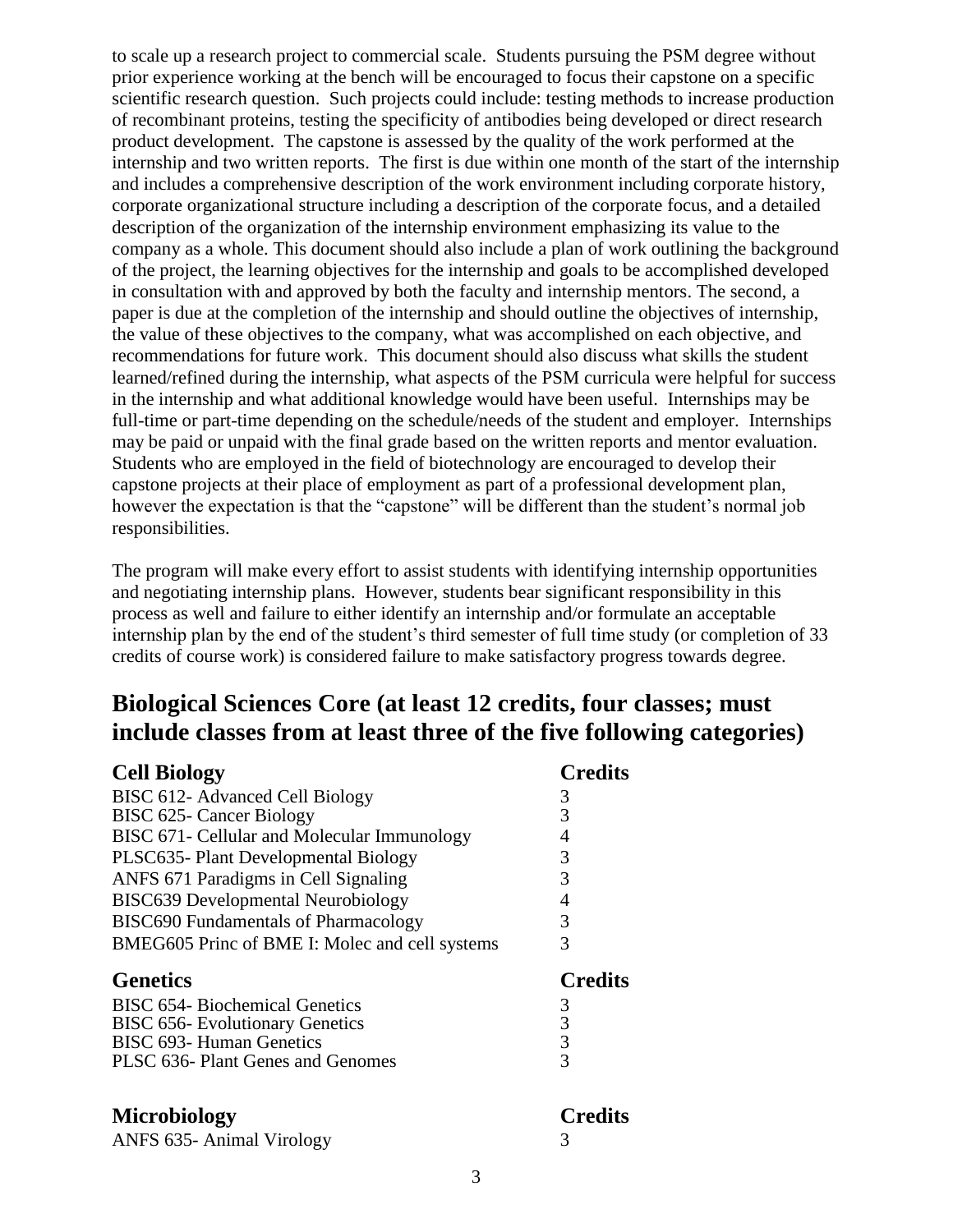| ANFS 639- Food Microbiology                         |               |
|-----------------------------------------------------|---------------|
| BISC 682- Bacterial Pathogens; molecular mechanisms | $\mathcal{R}$ |
| BISC 679- Virology                                  |               |
| PLSC 619-Soil Microbiology                          |               |
| PLSC 629- Introduction to Fungi                     |               |
| MAST 618- Marine microbial ecology                  |               |
| <b>MAST625 Microbial Physiology and Diversity</b>   |               |

| <b>Molecular Biology</b>                              | <b>Credits</b> |
|-------------------------------------------------------|----------------|
| ANFS 670- Principles of Molecular Genetics            |                |
| BISC 602- Molecular Biology of Animal Cells           | 3              |
| CHEM642- Biochemistry II                              |                |
| <b>Physiology</b>                                     | <b>Credits</b> |
| BISC 605- Advanced Mammalian Physiology               |                |
| BISC 610- Endocrine Physiology                        | 3              |
| BISC 615- Vertebrate Developmental Biology            |                |
| BISC 675- Cardiovascular Physiology                   | 3              |
| KAAP 651-Neurophysiological Basis of Human Movement 3 |                |
| BISC 606 Advanced Mammalian Physiology II             |                |
| <b>BISC627 Advanced Neurophysiology</b>               | 3              |
| BMEG606 Princ of BME II: Tissue and organ systems     | 3              |
|                                                       |                |

# **Biotechnology-related science courses (three courses from the following list adding up to at least 9 credits, one must be from the category "statistics" unless the student has documented prior exposure to statistical analysis of data)**

| <b>Agriculture/food science:</b>                                         | <b>Credits</b>          |
|--------------------------------------------------------------------------|-------------------------|
| ANFS 628- Food Chemistry                                                 |                         |
| ANFS 629- Food Analysis                                                  | 4                       |
| ANFS 636- Immunology of domestic animals                                 | $3334$<br>$333$         |
| ANFS 637- Avian immunology                                               |                         |
| ANFS 643- Food engineering technology                                    |                         |
| ANFS 649- Food biotechnology                                             |                         |
| PLSC 603- Soil physics                                                   |                         |
| ENWC 611- Insect pest management                                         |                         |
| ENWC 610- Medical, Veterinary, and forensic entomology                   | 3                       |
| ENWC 619- Biological control                                             | $\frac{3}{3}$           |
| ENWC 805- Insect-plant chemical ecology                                  |                         |
|                                                                          |                         |
| <b>Bioinformatics:</b>                                                   | <b>Credits</b>          |
| <b>BINF 644- Bioinformatics</b>                                          |                         |
| CISC 636- Introduction to bioinformatics                                 |                         |
| CISC 841- Bioinformatics                                                 |                         |
| MAST 697-Bioinformatics programming for Biologists                       |                         |
| MAST 698- Environmental and systems bioinformatics                       |                         |
| <b>BINF650 Protein Modifications</b>                                     | $3333$<br>$333$<br>$33$ |
|                                                                          | 3                       |
| BINF694 Systems Biology I<br><b>BINF695 Computational System Biology</b> | 3                       |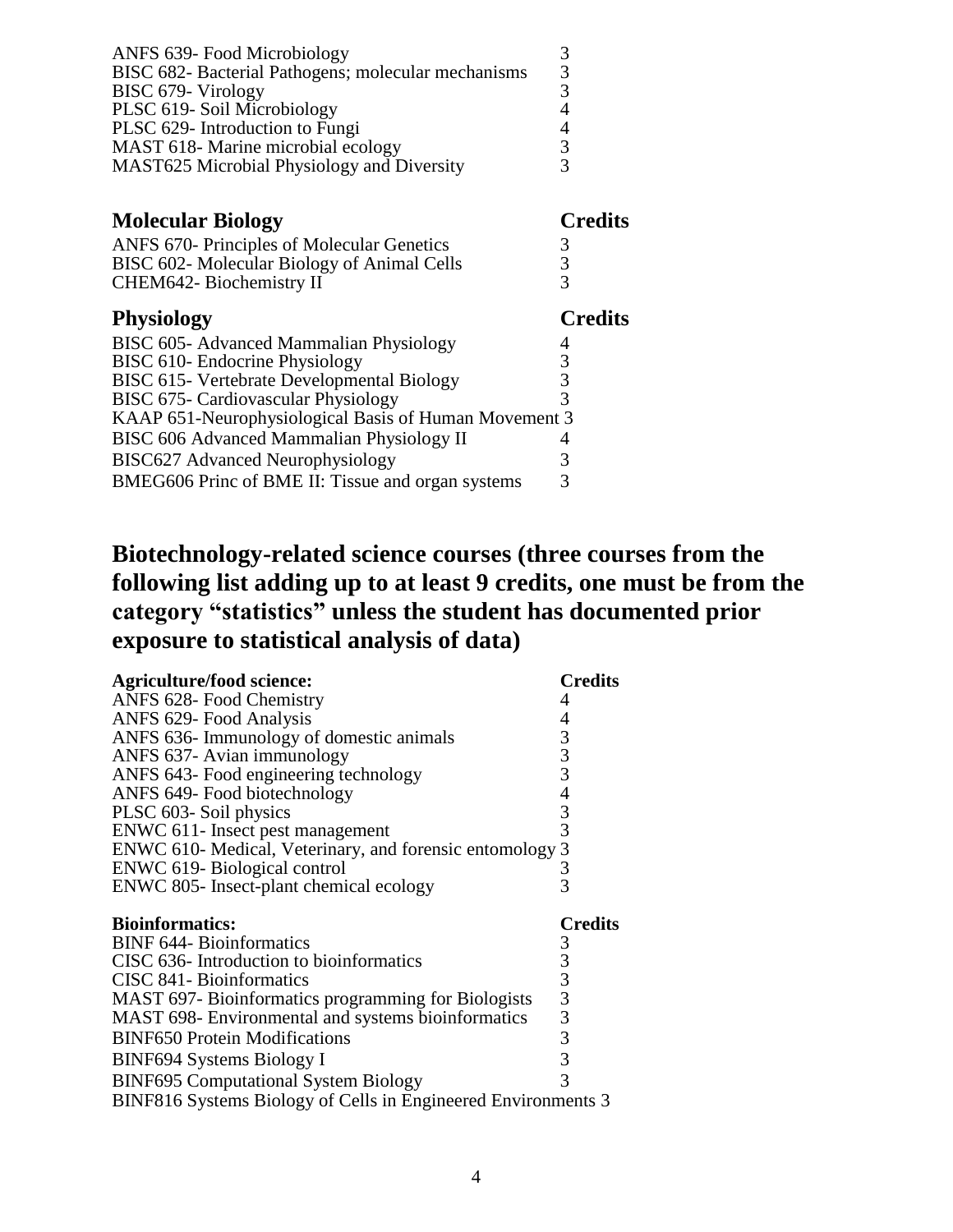| <b>Chemistry/Biochemistry</b>                                           | <b>Credits</b>          |
|-------------------------------------------------------------------------|-------------------------|
| <b>CHEM 641-Biochemistry</b>                                            | 3                       |
| CHEM 645- Proteins, Structure and Function                              | 3                       |
| <b>CHEM 646- DNA-Protein Interactions</b>                               | 3                       |
| <b>CHEM 686- Biophysical Chemistry</b>                                  | 3                       |
| CHEM 653- Bioinorganic Chemistry                                        | $\overline{\mathbf{3}}$ |
| CHEM 681- Green Chemistry                                               |                         |
| <b>CHEM643 Intermediary Metabolism</b>                                  | $rac{3}{3}$             |
| <b>CHEM684 Biochemistry of Nucleic Acids</b>                            | $\frac{3}{3}$           |
| PLSC608/CHEM608 Environmental Soil Chemistry                            |                         |
| <b>Engineering:</b>                                                     |                         |
| CHEG 621- Metabolic engineering                                         | 3                       |
| CHEG 625- Green Engineering                                             | 3                       |
| <b>CHEG 650- Biomedical Engineering</b>                                 | 3                       |
| ELEG 670- Biophysics of excitable membranes                             | $\overline{3}$          |
| ELEG 671- Introduction to biomedical engineering                        | $\overline{3}$          |
| ELEG 675- Image processing with biomedical applications 3               |                         |
| ELEG 678- Introduction to nano and biophotonics                         | 3                       |
| ELEG 679- Introduction to medical imaging systems                       |                         |
| <b>MEEG 612- Biomechanics of human movement</b>                         |                         |
| <b>MEEG 682- Clinical biomechanics</b>                                  |                         |
| MEEG 683- Orthopedic Biomechanics                                       |                         |
| MEEG 684- Biomaterials and tissue engineering                           |                         |
| MEEG 685- Control of human movement                                     |                         |
| MEEG 686- Cell and tissue transport                                     |                         |
| <b>BMEG679 Introduction to Medical Imaging Systems</b>                  |                         |
| <b>CHEG624 Bio-Based Materials</b>                                      | $\overline{3}$          |
| <b>ELEG801 Advanced Topics in Biomedical Engineering</b>                | 3                       |
|                                                                         |                         |
| <b>Health Sciences</b><br>BISC 600-Biotechnology and molecular medicine | 3                       |
| <b>NURS687- Nursing Sciences Research</b>                               | 3                       |
| NURS 621- Advanced pathophysiology                                      | $\mathfrak{Z}$          |
| NURS 622- Advanced pharmacology                                         | $\frac{3}{3}$           |
| PHYT 623- Clinical Neuroscience                                         |                         |
| <b>Advanced Laboratory Techniques</b>                                   |                         |
| BISC 601- Immunochemistry                                               | 4                       |
| <b>BISC 604- Nucleic Acids Laboratory</b>                               | 4                       |
| <b>CHEM679 Biomolecular NMR Spectroscopy</b>                            | 3                       |
| Statistics/data analysis:                                               |                         |
| <b>BISC 643- Biological Data Analysis</b>                               | 3                       |
| <b>STAT 608- Statistical Research Methods</b>                           |                         |
| STAT 609- Regression and Experimental Design                            |                         |
| <b>STAT 611- Regression Analysis</b>                                    |                         |
| STAT 615- Design and Analysis of Experiments`                           |                         |
| STAT 616- Advanced Design of Experiments                                |                         |
| STAT 621- Survival Analysis                                             |                         |
| STAT 656- Biostatistics<br>STAT 674- Applied Data Base Management       |                         |
| STAT 675- Logistic Regression                                           |                         |
|                                                                         |                         |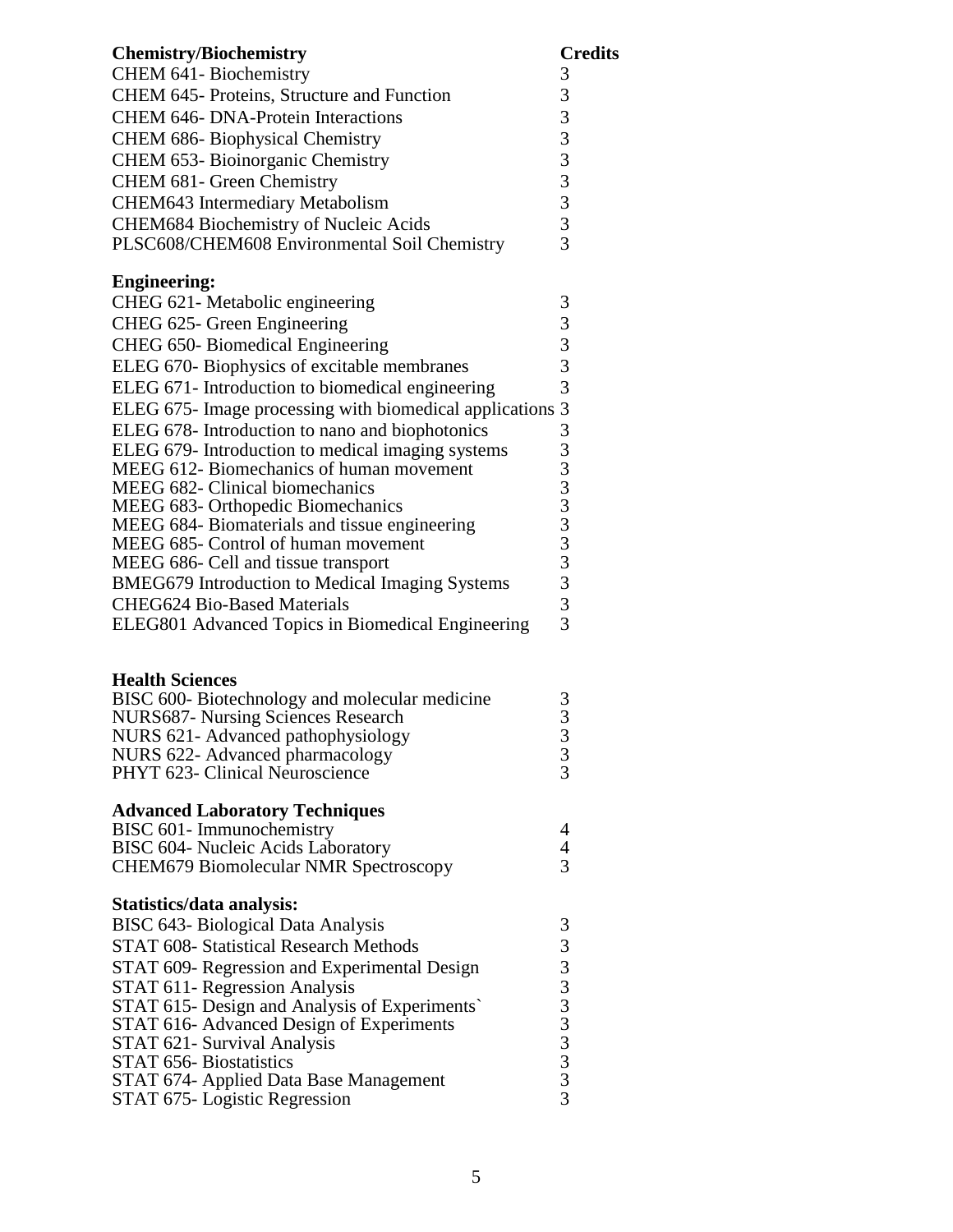# **PSM Business/Management component (15 credits):**

PSM students will take at least 15 credits of business/management coursework in addition to their science core distributed among the categories listed below

| <b>Accounting (3 credits)</b>                                                           |
|-----------------------------------------------------------------------------------------|
| <b>ACCT800 Financial Reporting and Analysis</b>                                         |
|                                                                                         |
|                                                                                         |
| <b>Leadership and Organizations</b>                                                     |
| (3 credits)                                                                             |
| BUAD 870- Leadership and Organizational                                                 |
| <b>Behavior</b>                                                                         |
| <b>BUAD872 Organizational Development</b>                                               |
| and Change                                                                              |
| <b>UAPP761 Conflict Resolution Collab Prob</b>                                          |
| Solving                                                                                 |
|                                                                                         |
| <b>Project Management, Operations</b>                                                   |
| or Entrepreneurship (select 1, 3                                                        |
| credits)                                                                                |
|                                                                                         |
| <b>BUAD811 Globalization and Business</b><br><b>BUAD 831- Operations Management and</b> |
| <b>Management Science</b>                                                               |
| <b>BUAD 871- Managing for Creativity and</b>                                            |
| Innovation                                                                              |
| ENTR 860- High Tech Entrepreneurship                                                    |
| MISY 840 -Project Management and<br>Costing                                             |
| <b>UAPP 827- Program and Project Analysis</b>                                           |
| <b>UAPP698 Management Decision Making</b>                                               |
| in Public & NP Sectors                                                                  |
| <b>UAPP697</b> Leading Organizations in Public                                          |
| & NP Sectors                                                                            |
|                                                                                         |
| <b>Intellectual Property (3 credits)</b>                                                |
| CHEG 595- Intellectual Property for<br><b>Engineers and Scientists</b>                  |
|                                                                                         |
| <b>Ethics</b> (3 Credits)                                                               |
| BUAD 840- Ethical Issues in Global                                                      |
| <b>Business Environments</b>                                                            |
| BINF815 - Ethics, Business                                                              |
| &Communication                                                                          |
|                                                                                         |

**2. Advisement** All students will develop a plan of study in consultation with their advisor upon matriculation into the program.

**3. Give procedure for petitions for variance in degree requirements** (e.g.,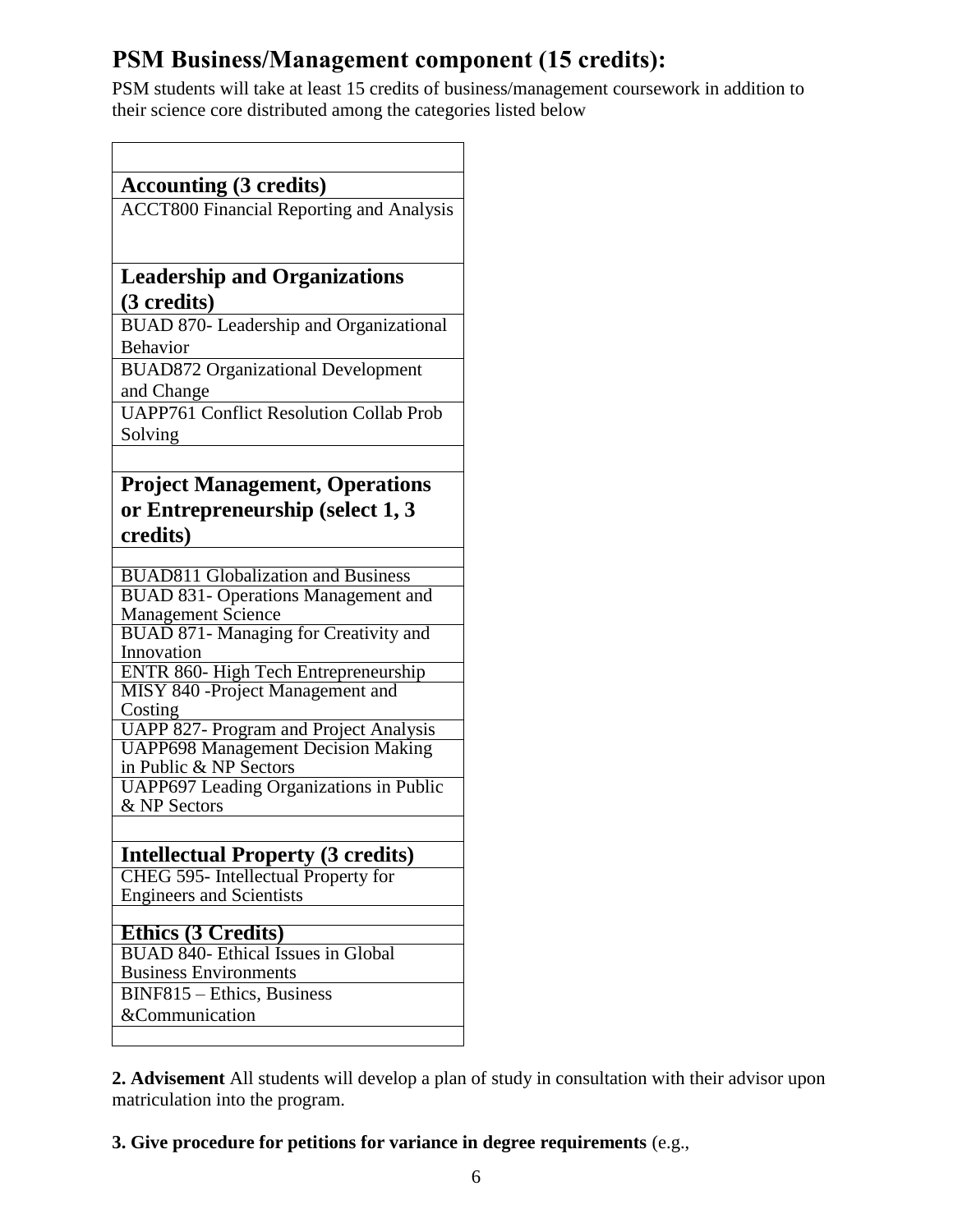course substitution policies, completion deadlines, etc.)

All petitions for course substitutions and variances in the completion deadlines must be made to the Graduate Affairs Committee, Department of Biological Sciences.

#### **4. Define any grade minimums in courses that are different from University policy.**

Only graduate courses completed with a grade of B or higher fulfill the biological sciences core and the biotechnology-related course requirements including the internship for the PSM in Biotechnology. Students receiving a B- or lower in a required core course are subject to dismissal from the program. However, they may file an appeal to the Department of Biological Sciences Graduate Affairs Committee for approval to retake the course and remain in the program. If the appeal is not approved, the Graduate Affairs Committee will recommend to the Office of Graduate Studies that the student be dismissed from the program.

Students must also earn a minimum index of 3.0 in all "plus" component courses attempted to earn the PSM in Biotechnology, and no course with a grade below a C- may be counted toward the degree.

#### **5. Identify any courses, which may not be used towards the degree.**

Only courses listed in the curriculum may count towards the degree unless a variance is granted by the Graduate Affairs Committee, Department of Biological Sciences.

#### **6. Identify expectations of facility of expression in English (oral and written) as part of the degree requirement.**

Aside from the TOFEL admission requirement for foreign applicants, there are no specific requirements. However, successful completion of the degree will require fluency in both written and spoken English.

#### **B. Committees for exams, thesis, or dissertations**

This degree has no thesis or dissertation requirements. The director of the program will compile a list of University of Delaware faculty members who are willing serve as academic advisors for PSM Biotechnology students. Students will select advisors from this list who have expertise most appropriate for their career interests within the first two weeks after matriculation. The academic advisor in consultation with the program director will provide guidance on course selection and the academic advisor will also be responsible for helping the student formulate the expectations for their internship experience and for evaluating the student's capstone internship report.

It is highly encouraged that part-time students working in biotechnology-related fields work with both their UD academic advisor and employer prior to matriculation to develop a comprehensive professional development plan that coordinates PSM Biotechnology degree requirements with work responsibilities.

# **C. Timetable and definition of satisfactory progress towards the degree**

# **1. Academic load**

Full-time students will enroll in at least 9 credits of classes per semester (fall and spring), however, in order to complete the degree in two years, the student will need to enroll in 12 credits of classes at least two semesters. Part-time students are expected to enroll in at least one class per regular academic semester to remain matriculated in the program and are expected to complete their degree within five years.

# **Time line for degree:**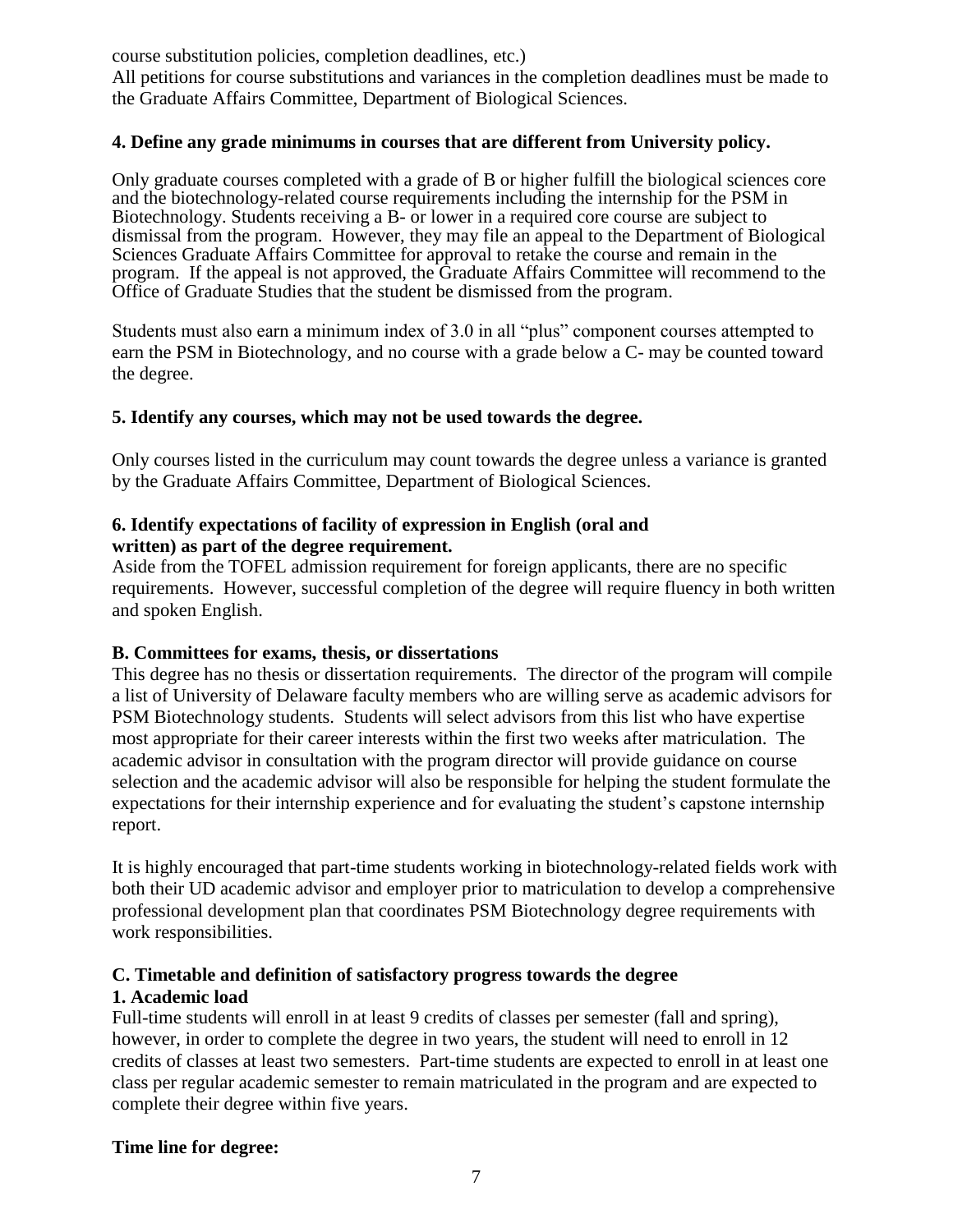Semester 1- enroll in 9 credits of coursework Semester 2- enroll in 12 credits of coursework Semester 3- enroll in 12 credits of coursework Winter after semester 3- begin internship Semester 4- enroll in BISC 872 internship and single remaining didactic course (Plus course taken during evening hours, 9 credits)

Summer after semester 3- sustaining status, complete internship and final report, graduate

Normal progress towards degree is reviewed for all students in the program at the end of every academic semester and is assessed based on grades, participation in program activities and performance in the internship.

#### **2. Grade requirements (general and specific).**

Only graduate courses completed with a grade of B or higher fulfill the biological sciences core and the biotechnology-related course requirements for the PSM in Biotechnology. Students must also complete BISC872, internship with a grade of at least B. Students receiving a B- or lower in a required core course are subject to dismissal from the program. However, they may file an appeal to the Department of Biological Sciences Graduate Affairs Committee for approval to retake the course and remain in the program. If the appeal is not approved, the Graduate Affairs Committee will recommend to the Chair of the Department of Biological Sciences that the student be dismissed from the program.

Students must also earn a minimum index of 3.0 in all "plus" component courses attempted to earn the PSM in Biotechnology.

All graduate courses successfully completed with a B or higher that were applied towards earned graduate certificates, but not graduate degrees, at the University of Delaware will be directly applicable to the PSM in Biotechnology.

#### **3. Thesis/dissertation progress timetable guidelines.**

 $N/A$ 

# **4. Thesis/dissertation defense guidelines.**

 $N/A$ 

#### **5. Forms required.**

The application for advanced degree must be filed with the Office of Graduate studies prior to the beginning of the last semester in the program

#### **6. Identify consequence for failure to make satisfactory progress.**

Students failing to make satisfactory progress towards degree will be identified by the Graduate Affairs Committee, Department of Biological Sciences, in consultation with the student's academic advisor/program director. Recommendations for dismissal are made by the Department Chair of Biological Sciences to the University of Delaware Office of Graduate studies.

Students who feel that they have been graded inappropriately or receive what they perceive as an unfair evaluation by a faculty member may file [grievances](http://www.udel.edu/stuguide/09-10/grievance.html#grieve) in accordance with University of Delaware policies. Students are encouraged to contact the Department's Graduate Program Director prior to filing a formal grievance in an effort to resolve the situation informally.

#### **Part IV. Assessment Plan**

Consistent with the Mission Statement presented earlier in this document, five student learning goals are defined. Students will: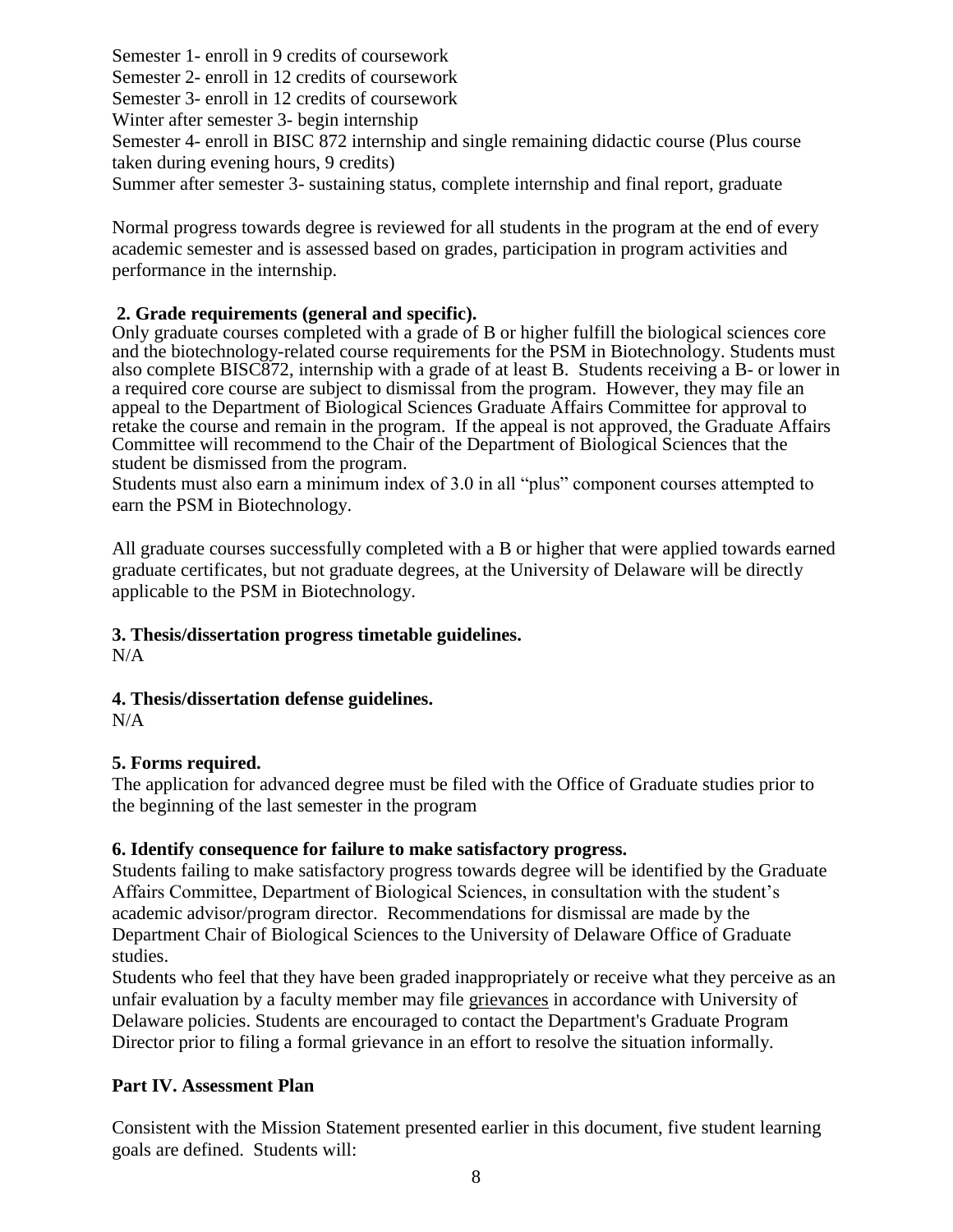- 1. Have advanced knowledge of the discipline of biotechnology
- 2. Have experience working with interdisciplinary teams on biotechnology
- 3. Achieve competence in scientific communication
- 4. Be knowledgeable in scientific business ethics
- 5. Understand the application of business/management theory to science

The specific goals stated above are mapped to various science and PLUS courses in the program Assessment Plan which guides program evaluation and is filed with the Center for Educational Effectiveness.

These goals are to be assessed through multiple indicators including:

- Faculty evaluation of student progress in course work
- Survey of internship mentors
- Surveys of students and program alumni
- Faculty and internship mentor evaluation of the internship work and written products
- Employer surveys

Both short term and long term impacts are assessed.

# **Part V. Financial aid-**

Students enrolled in this program are responsible for their tuition and living expenses. Both the Department of Biological Sciences and University of Delaware Office of Financial Aid will provide assistance in identifying suitable fellowships, grants and loans to help finance their education.

# **Part VI. Departmental Operations**

# **A. General student responsibilities**

#### **Access to Student Records**

Students wishing to review their Departmental file must submit a written request to the Graduate Program Director at least 24 hours in advance. Students must review the file in the presence of departmental staff or faculty and are not permitted to remove a file from Wolf Hall but may photocopy documents from their folder. All access to student records is in accordance with the Family Educational Rights and Privacy Act.

#### **Standards of Student Conduct**

# **A)Academic honesty**

All graduate students are subject to University of Delaware regulations regarding [academic](http://www.udel.edu/stuguide/09-10/code.html#honesty)  [honesty.](http://www.udel.edu/stuguide/09-10/code.html#honesty)

# **B) Laboratory Safety and Research Regulations**

Graduate students performing laboratory research are subject to all University regulations regarding safety, use of human subjects and animals, and hazardous/radioactive material use and disposal. These guidelines may be found in the University of Delaware Policies and Procedures Manual. Students participating in off campus internship experiences are expected to fully comply with all safety regulations of the workplace.

# **C) Contact information**

It is the responsibility of all students to ensure that their contact information on file with the University is current (mailing address, phone number, email address). It is also the student's responsibility to regularly monitor their email, phone and mail for important notices regarding their enrollment.